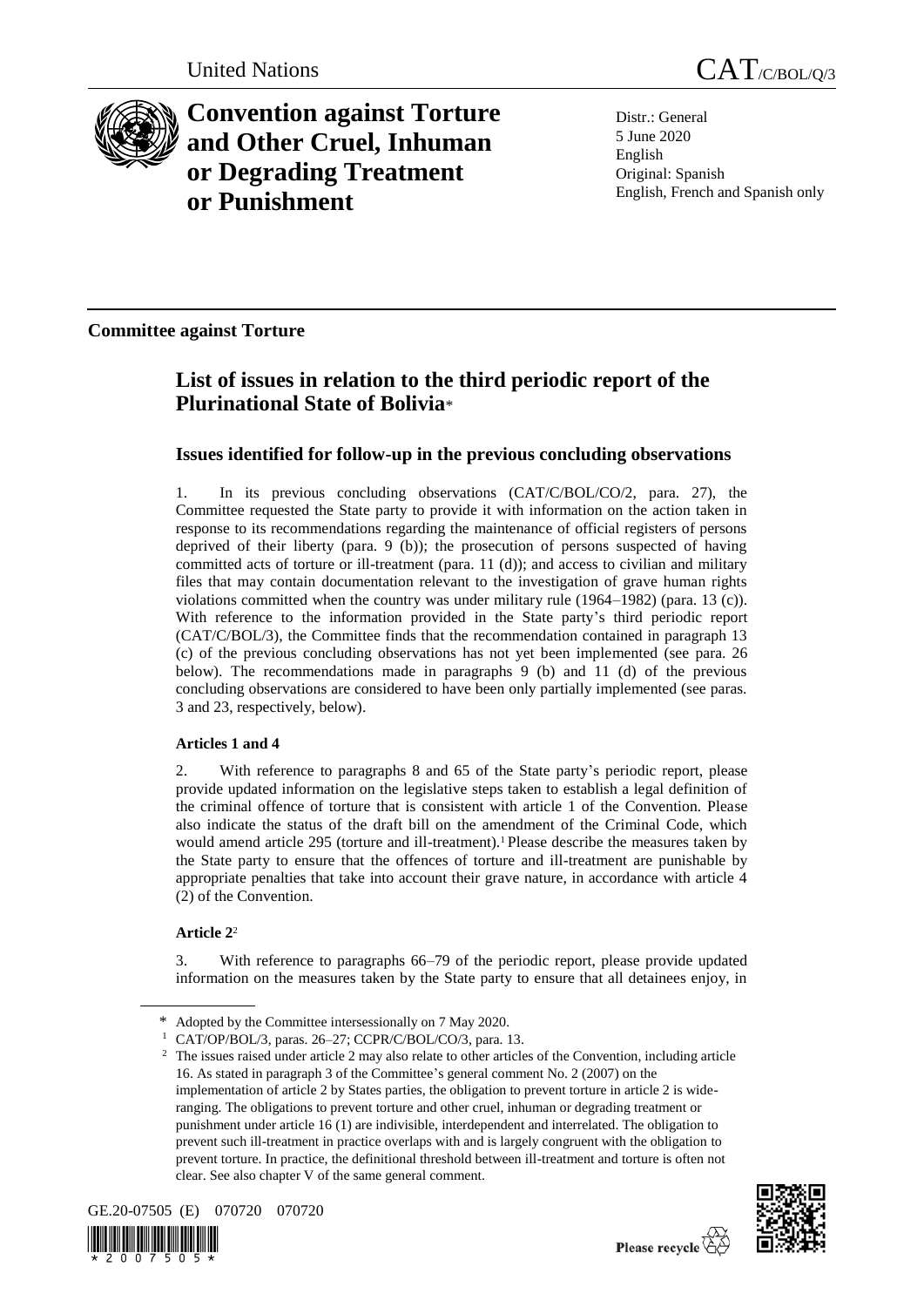practice and from the outset of deprivation of liberty, all fundamental legal safeguards, in particular the right to be informed of the reasons for their arrest and the nature of the charges against them, the right to receive legal assistance without delay, the right to have a person of their choice informed of their detention, the right to request and receive an independent medical examination by a doctor of their choice, irrespective of any medical examination performed at the request of the authorities, and the right to have their detention recorded in a register.<sup>3</sup> Please describe the measures taken to monitor compliance by law enforcement officials with these fundamental legal safeguards. In that regard, please provide information on any disciplinary measures taken, since the consideration of the State party's previous periodic report, against law enforcement officials who have not immediately allowed persons deprived of liberty to benefit from these safeguards. Please also explain how the State party ensures, in practice, the right of detainees to challenge the legality and necessity of their detention. Please also provide information on the steps taken to ensure that free, good-quality legal assistance is available to detainees.<sup>4</sup>

4. With reference to paragraphs 198–204 of the periodic report, please provide information on the specific measures taken to ensure that the Service for the Prevention of Torture has the resources that it needs to function properly, in accordance with the Optional Protocol to the Convention.<sup>5</sup> Please also provide information on the measures taken to ensure that the Service, as the national preventive mechanism, has financial and operational autonomy when carrying out its functions.<sup>6</sup> In addition, please indicate whether the State party has considered amending Act No. 470 of 30 December 2013 in the light of the recommendations made by the Subcommittee on Prevention of Torture and Other Cruel, Inhuman or Degrading Treatment or Punishment regarding the need to include provisions that clearly set forth the functions of the Service for the Prevention of Torture, the rules governing the selection and appointment of its members, and their mandate, including the length of time for which they are appointed and their conditions of service.<sup>7</sup>

5. With reference to paragraphs 111–167 of the periodic report, please provide updated information on the legislative or other measures taken during the period under review to combat gender-based violence, especially those cases involving actions or omissions by the authorities of the State party or other entities that engage the international responsibility of the State party under the Convention. <sup>8</sup> Please also provide updated information on the protection and support services available to victims of gender-based violence in cases involving actions or omissions by the authorities of the State party. Please include comprehensive statistical data, disaggregated by age and ethnic origin or nationality of the victims, on the number of complaints, investigations, prosecutions, convictions and sentences recorded in cases of gender-based violence since the consideration of the State party's previous periodic report.<sup>9</sup> Please indicate whether the State party has considered establishing more special investigative courts to deal with cases of gender-based violence, increasing the number of prosecutors specializing in gender-based offences or opening additional shelters.<sup>10</sup> Please provide updated information on the measures taken to improve training programmes for law enforcement officers aimed at raising their awareness of domestic and sexual violence and to expand public awareness-raising campaigns concerning all forms of violence against women.

6. With reference to paragraphs 138–167 of the periodic report, please provide comprehensive statistical information on the number of complaints investigated, the number of prosecutions conducted and the number of convictions handed down in relation to abuse and sexual violence against minors, particularly in schools. Please also provide updated information on the steps taken by the State party to prevent and eliminate this type of abuse.

<sup>3</sup> CAT/OP/BOL/3, paras. 55–64.

<sup>4</sup> Ibid., paras. 45–54; A/HRC/28/3/Add.2, para. 51.

<sup>5</sup> CAT/OP/BOL/3, para. 16 (c); CCPR/C/BOL/CO/3, para. 13; A/HRC/WG.6/34/BOL/1, paras. 12–13.

<sup>6</sup> CAT/OP/BOL/3, para. 16 (a); A/HRC/28/3/Add.2, para. 71.

<sup>7</sup> CAT/OP/BOL/3, paras. 12 and 16 (b); CRPD/C/BOL/CO/1, paras. 39–40.

<sup>8</sup> CCPR/C/BOL/CO/3, para. 10; CEDAW/C/BOL/CO/5-6, paras. 18–19; A/HRC/28/3/Add.2, paras. 21–25 and 92 (i); A/HRC/WG.6/34/BOL/1, paras. 97–105 and 130.

<sup>9</sup> A/HRC/28/3/Add.2, paras. 22–23.

<sup>10</sup> CCPR/C/BOL/CO/3, para. 10; A/HRC/28/3/Add.2, para. 21.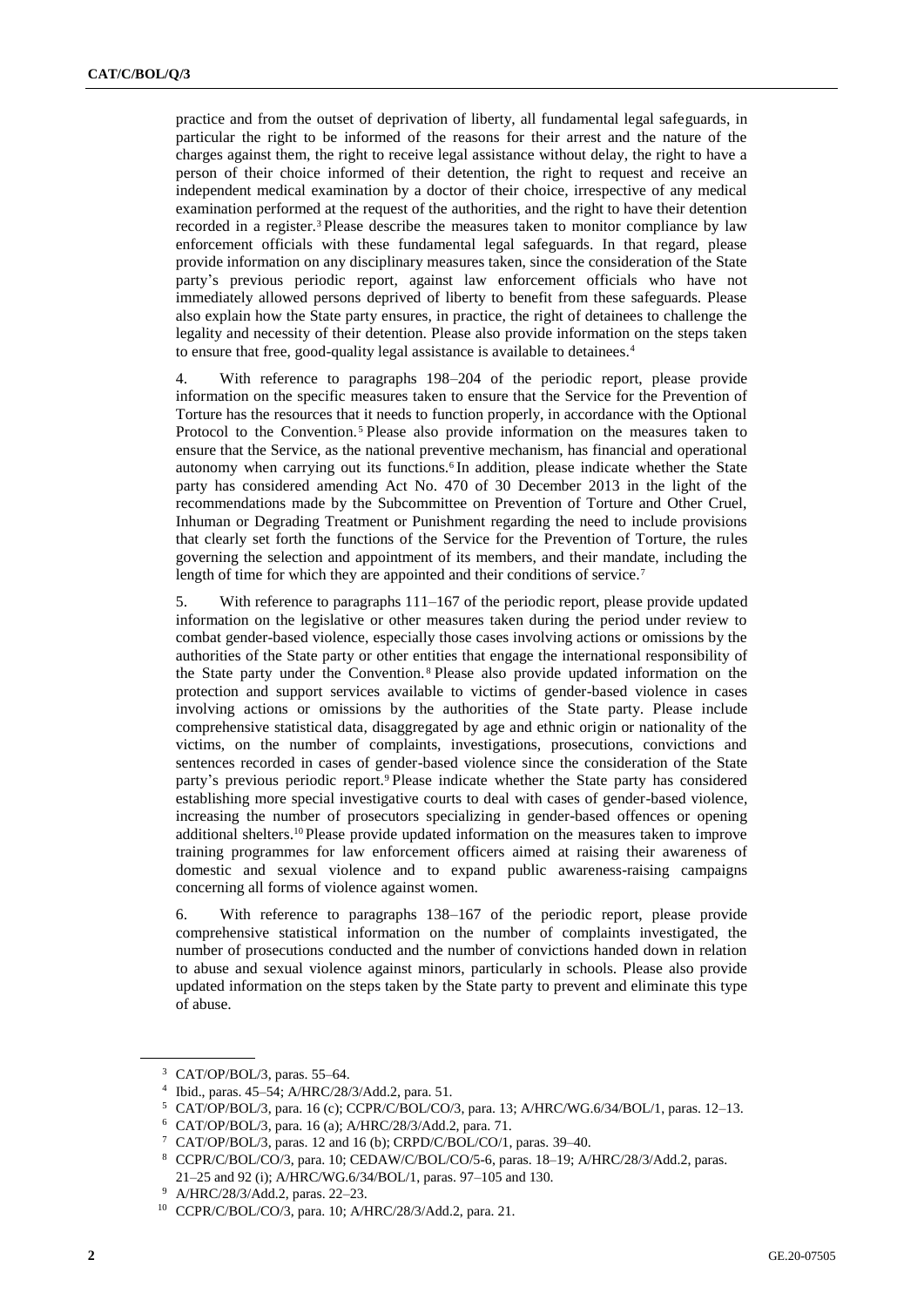7. Please provide updated information, disaggregated by sex, age and ethnic origin or nationality of the victims, on the number of complaints, investigations, prosecutions, convictions and sentences recorded in cases of human trafficking since the consideration of the State party's previous periodic report.<sup>11</sup> Please also provide information on:

(a) Any new legislation or measures that have been adopted to prevent and combat human trafficking;<sup>12</sup>

(b) The measures taken to ensure that victims of human trafficking have access to effective remedies and reparation;<sup>13</sup>

(c) The measures taken to ensure that non-custodial accommodation with full access to appropriate medical and psychological support is provided to potential victims of trafficking while identification processes are being carried out;<sup>14</sup>

(d) The signature of agreements with the countries concerned in order to prevent and combat trafficking in persons.

#### **Article 3**

8. With reference to paragraphs 30–34 and 168–174 of the periodic report, please provide updated information on any legislative or other measures taken during the period under review to ensure that no person is returned to a country where he or she might be in danger of being subjected to torture. According to paragraph 32 of the periodic report, Supreme Decree No. 1440 of 19 December 2012 provides for exceptional cases in which persons may be expelled for reasons of State security or public order. Please indicate the reasons for such exceptions and explain how they are compatible with article 3 of the Convention. Please also provide details regarding the new requirements established by the State party for the admission of nationals of the Bolivarian Republic of Venezuela into its territory.

9. With reference to paragraphs 171–174 of the periodic report, please indicate what specific measures have been taken by the State party to establish mechanisms for identifying asylum seekers, stateless persons and other persons in need of international protection and referring them to the National Commission for Refugees. Please explain how the State party ensures that these mechanisms are effective in practice and that immigration officials and other security personnel are appropriately trained. Please comment on reports that, in practice, asylum applications cannot be submitted or processed at the border or at the offices of the National Commission for Refugees in Santa Cruz de la Sierra. Please also indicate whether all persons in respect of whom an order of expulsion, return or extradition has been issued are informed of their rights to seek asylum and to appeal a decision authorizing an expulsion, and clarify whether such appeals have suspensive effect. Please indicate how the State party ensures that asylum seekers have access to free legal assistance and interpretation services during asylum proceedings. Please also comment on reports that immigration officials have subjected asylum seekers to abuse and extortion during the period under review.

10. Please provide updated information on the number of asylum applications received during the period under review, the number of successful applications and the number of cases in which asylum was granted because the applicant had been tortured or might be tortured if returned to his or her country of origin. <sup>15</sup> Please include information, disaggregated by sex, age and country of origin, on the number of persons who have been returned, extradited or expelled since the consideration of the State party's previous report. Please provide details regarding the grounds on which these measures were taken, including a list of the countries to which the persons concerned were sent. Please indicate whether the State party has put in place mechanisms to monitor the situation of vulnerable individuals and groups in receiving countries after their return.

<sup>11</sup> CCPR/C/BOL/CO/3, para. 17; CEDAW/C/BOL/CO/5-6, paras. 20–21.

<sup>&</sup>lt;sup>12</sup> CMW/C/BOL/CO/2, paras. 44-45; CCPR/C/BOL/CO/3, para. 17; A/HRC/WG.6/34/BOL/1, paras. 84–87.

<sup>13</sup> CMW/C/BOL/CO/2, paras. 44–45; CCPR/C/BOL/CO/3, para. 17.

<sup>14</sup> CMW/C/BOL/CO/2, paras. 44–45.

<sup>15</sup> A/HRC/WG.6/34/BOL/1, para. 82.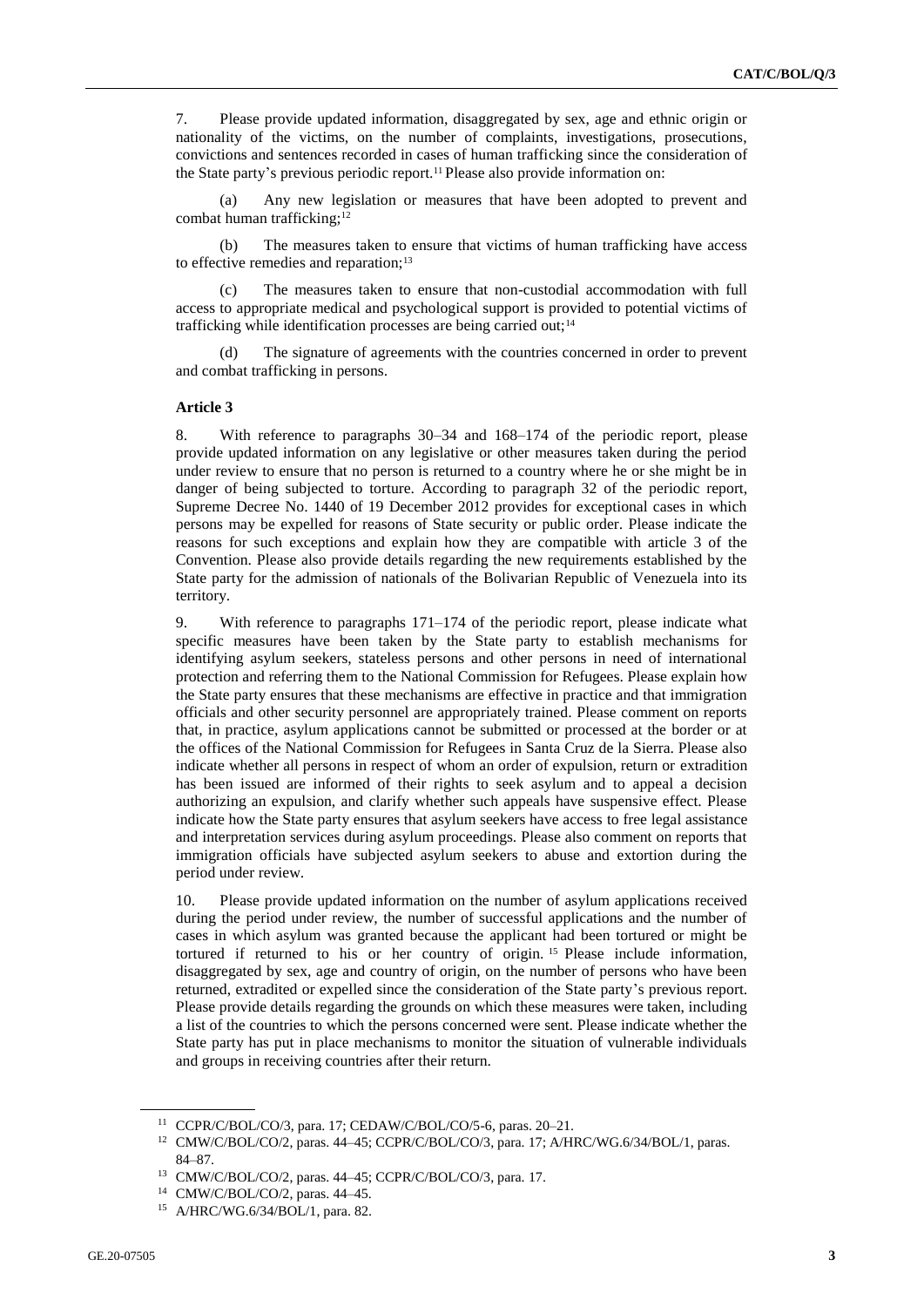11. Please indicate how many returns, extraditions and expulsions have been carried out by the State party during the period under review on the basis of the acceptance of diplomatic assurances or equivalent guarantees, and the number of cases in which the State party has offered such diplomatic assurances or guarantees. Please also indicate what arrangements for subsequent monitoring have been made in such cases.

#### **Articles 5–9**

12. With regard to paragraphs 35–45 of the periodic report, please provide more detailed and up-to-date information on any new legislation adopted or measures taken during the period under review to implement article 5 of the Convention. Please also provide information regarding any extradition treaties concluded with other States parties and indicate whether the offences referred to in article 4 of the Convention are included as extraditable offences in such treaties. Please describe the legislative and administrative measures taken by the State party to ensure that the Convention may be invoked as a legal basis for extradition in respect of the offences referred to in article 4 of the Convention when it receives an extradition request from a State with which it has no extradition agreement or treaty. Please indicate whether, in the period since the State party's previous periodic report was considered by the Committee, the State party has rejected, for any reason, the request of a State for the extradition of an individual suspected of having committed torture and whether it has started proceedings to prosecute such an individual as a result. If so, please provide information on the status and outcome of such proceedings. Please give details of the mutual assistance treaties or agreements that the State party has entered into with other entities, such as countries or international tribunals or institutions, and indicate whether such treaties or agreements have led in practice to the transfer of any evidence in connection with prosecutions concerning torture or ill-treatment. Please provide examples.

#### **Article 10**

13. With reference to paragraphs 205–216 of the periodic report, please provide updated information on training programmes developed by the State party on human rights and the prohibition of torture to ensure that all public servants, especially members of the security forces and the armed forces, prison personnel and justice officials, are fully aware of the provisions of the Convention and the absolute prohibition of torture and know that breaches will not be tolerated and will be investigated and that any offenders will be prosecuted. Please indicate the number, institutions and percentage of public servants who have participated in such training programmes. With regard to paragraph 216 of the periodic report, please clarify whether the State party has considered developing a methodology to assess the effectiveness and impact of its training programmes in reducing the incidence of torture and ill-treatment and, if so, please provide information in this regard.

14. With reference to paragraphs 53, 84 (iv) and (v) and 211 (a) of the periodic report, please provide detailed information on training programmes designed to teach judges, prosecutors, forensic doctors and medical personnel who deal with persons deprived of liberty how to detect and document the physical and psychological after-effects of torture. Please indicate whether such programmes include specific training with regard to the Manual on the Effective Investigation and Documentation of Torture and Other Cruel, Inhuman or Degrading Treatment or Punishment (Istanbul Protocol).

#### **Article 11**

15. Please describe the procedures in place for ensuring compliance with article 11 of the Convention and provide information on interrogation rules, instructions, methods and practices and arrangements for custody, especially those adopted or amended since the consideration of the State party's previous periodic report, and indicate how often they are reviewed. With reference to paragraphs 4, 5, 7, 13–17, 175–177 and 182–184 of the periodic report, please provide updated information on the measures taken to improve material conditions in all places of detention,<sup>16</sup> to alleviate overcrowding in prisons<sup>17</sup> – in

<sup>16</sup> CAT/OP/BOL/3, paras. 65–66, 74–78, 84, 87 and 93–97; A/HRC/28/3/Add.2, para. 92 (e).

<sup>17</sup> CAT/OP/BOL/3, paras. 68–73; CCPR/C/BOL/CO/3, para. 20; A/HRC/28/3/Add.2, paras. 49–50; A/HRC/WG.6/34/BOL/1, para. 147.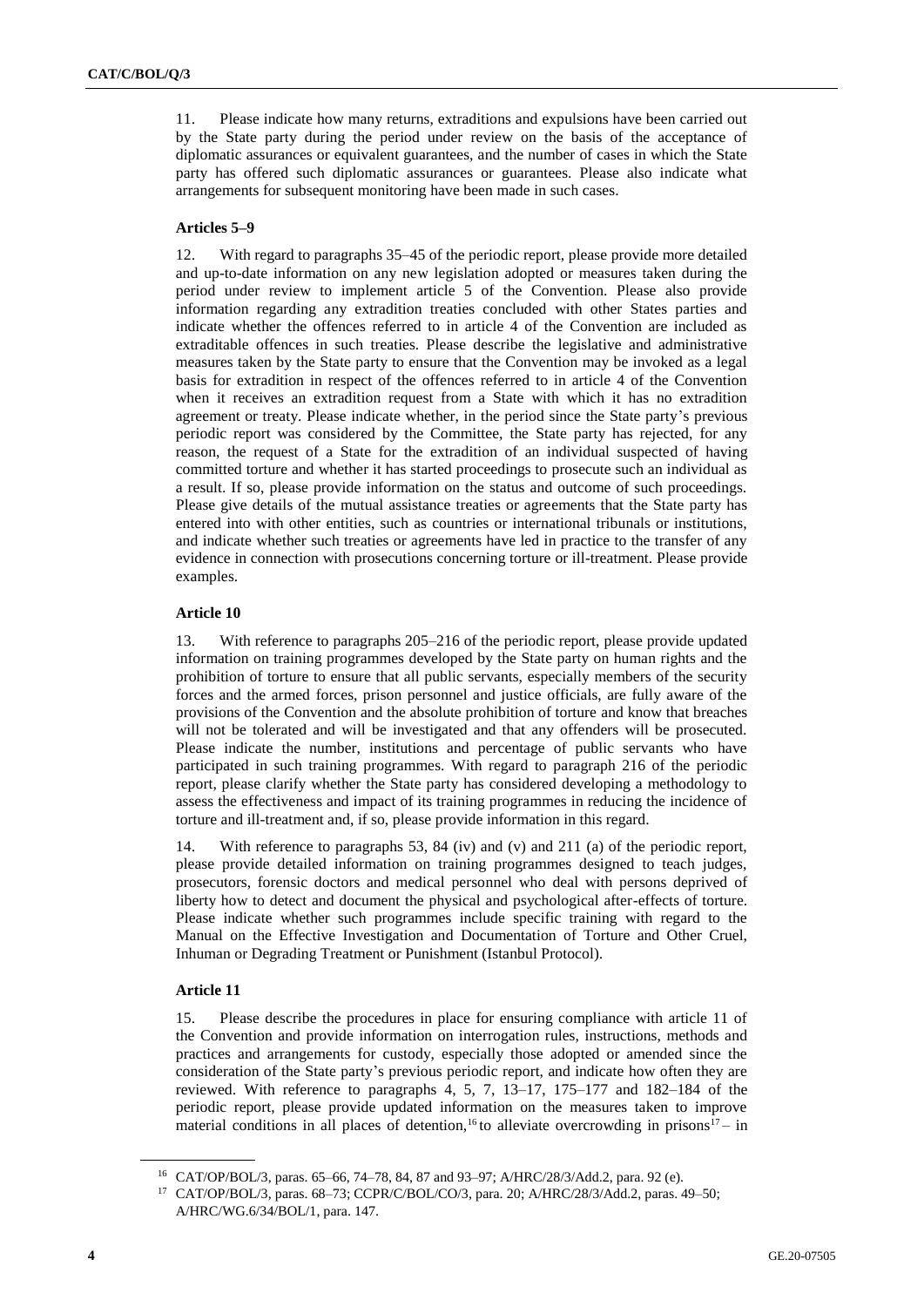particular any measures aimed at promoting the use of alternatives to deprivation of liberty both before and after trial<sup>18</sup> – and to avoid excessively prolonged pretrial detention.<sup>19</sup> Please provide recent statistical data, disaggregated by sex, age and ethnic origin or nationality, on the number of pretrial detainees and convicted prisoners, and the occupancy rate of all places of detention.<sup>20</sup> Please comment on reports that a high percentage of persons deprived of liberty in the State party are under 21 years of age. With reference to paragraphs 178– 181 of the periodic report, please provide an assessment of the impact of the steps taken by the State party to ensure that sufficient resources are allocated to provide inmates with proper meals and medical and health care.<sup>21</sup> Please also indicate the number of detainees who went on hunger strike in the period under review and provide information on their state of health and whether they were fed against their will.

16. Please provide information on the steps taken by the State party to meet the special needs of women,<sup>22</sup> minors<sup>23</sup> and indigenous persons<sup>24</sup> deprived of liberty. Please indicate whether there are protocols in place to meet the special needs of other groups of prisoners, such as persons with disabilities, $25$  older persons and lesbian, gay, bisexual, transgender or intersex persons. With regard to paragraphs 37 and 38 of the periodic report, please clarify the normative framework governing the detention of juvenile offenders. Please indicate whether the detention of juvenile offenders in prisons is allowed. Please also provide a detailed description of the measures taken to ensure that remand prisoners are separated from convicted prisoners<sup>26</sup> and that adult offenders are separated from juvenile offenders in all detention facilities.

17. With reference to paragraph 69 of the periodic report, please clarify whether the disciplinary sanctions applicable to prisoners include the prohibition of family contact.<sup>27</sup> Please also provide information on the measures taken by the State party to ensure that its law and practice regarding solitary confinement are consistent with international standards. <sup>28</sup> Please also provide information on existing programmes for the social reintegration of prisoners.<sup>29</sup>

18. With reference to paragraphs 188 and 189 of the periodic report, please provide information on inter-prisoner violence, in particular any cases involving possible negligence on the part of prison officials and members of the security forces, and on the number of complaints made in this regard and the results of investigations into those complaints. <sup>30</sup> Please indicate what preventive measures have been taken in this regard. Please also include information on measures taken during the period under review to ensure monitoring and security within prisons.<sup>31</sup> Please provide information on the steps taken to combat corruption in prisons.<sup>32</sup>

19. With reference to paragraphs 191–195 of the periodic report, please provide comprehensive statistical data on the number of deaths in custody during the period under review, disaggregated by place of detention, sex, age, ethnic origin or nationality of the deceased and cause of death.<sup>33</sup> Please describe how these deaths were investigated, the outcome of the investigations and the measures taken to prevent similar cases in the

<sup>18</sup> CAT/OP/BOL/3, paras. 29 (a) and (c) and 32 (c); CCPR/C/BOL/CO/3, para. 19.

<sup>19</sup> CAT/OP/BOL/3, paras. 29 (b), (f) and (g), 32 (d), 60, 64 (a) and 71 (a); CCPR/C/BOL/CO/3, para. 19; A/HRC/28/3/Add.2, paras. 48 and 67; A/HRC/WG.6/34/BOL/1, para. 27.

<sup>20</sup> A/HRC/28/3/Add.2, para. 67.

<sup>21</sup> CAT/OP/BOL/3, paras. 77–78 and 82.

<sup>22</sup> Ibid., paras. 112–115.

<sup>23</sup> Ibid., paras. 85–92 and 116–118; A/HRC/WG.6/34/BOL/1, paras. 142–143. With regard to minors living in prison with their parents, see CCPR/C/BOL/CO/3, para. 20.

<sup>24</sup> CAT/OP/BOL/3, para. 108; A/HRC/WG.6/34/BOL/1, para. 120.

<sup>25</sup> CAT/OP/BOL/3, paras. 119–125.

<sup>26</sup> CAT/C/BOL/CO/2, para. 18 (f).

<sup>&</sup>lt;sup>27</sup> See Sentence Enforcement and Supervision Act (Act No. 2298), art. 103.

<sup>28</sup> CAT/OP/BOL/3, paras. 20 and 21 (d).

<sup>29</sup> A/HRC/WG.6/34/BOL/1, paras. 148–151.

<sup>30</sup> Ibid.

<sup>31</sup> CAT/OP/BOL/3, paras. 33 and 44; CCPR/C/BOL/CO/3, para. 20.

<sup>32</sup> CAT/OP/BOL/3, paras. 33 and 44.

<sup>33</sup> Ibid., para. 23; A/HRC/28/3/Add.2, paras. 65 and 68–69.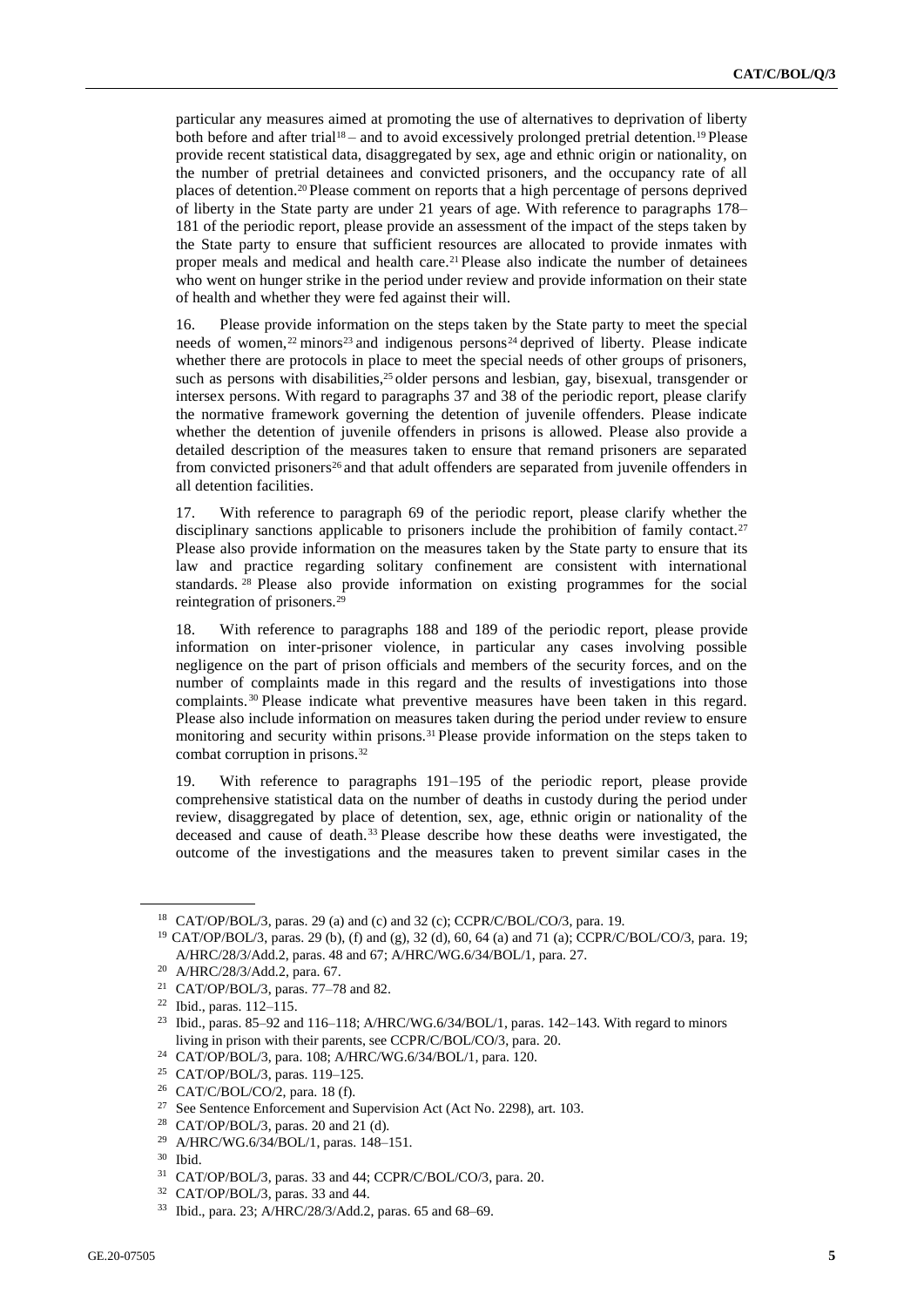future. <sup>34</sup> Please indicate whether, in any of these cases, the relatives of the deceased received compensation.

20. Please provide updated information on the number of asylum seekers and immigrants in an irregular administrative situation who are deprived of liberty in the State party. Please describe any measures taken by the State party during the period under review to ensure that asylum seekers and migrants in an irregular situation are detained only as a last resort, only where necessary and for as short a period as possible, and to promote the use, in practice, of alternatives to deprivation of liberty. Please comment on reports that the conditions of detention of asylum seekers and immigrants in an irregular administrative situation are inadequate and that such detainees are deprived of fundamental legal safeguards.

21. Please provide information on the number of persons deprived of liberty in psychiatric hospitals and other institutions for persons with psychosocial disabilities.<sup>35</sup> In addition, please comment on reports of excessive and prolonged use of physical, mechanical and chemical restraints on such persons.<sup>36</sup> Please clarify whether the Service for the Prevention of Torture conducts monitoring visits to such institutions. <sup>37</sup> Please also describe the situation with respect to alternative forms of treatment, such as communitybased rehabilitation services and other outpatient treatment programmes.

22. Regarding paragraph 196 of the periodic report, please indicate the number and nature of visits made by the Ombudsperson's Office, the Service for the Prevention of Torture and other bodies responsible for monitoring or inspecting places of detention during the period under review, and provide information on the content of the recommendations issued by the Ombudsperson's Office and the follow-up given to them. Please indicate any measures taken to build the capacity of non-governmental organizations that carry out monitoring activities. Please indicate whether all human rights nongovernmental organizations are given access to the country's prisons upon request.<sup>38</sup>

#### **Articles 12 and 13**

23. With reference to paragraphs 51–61 and 83–88 of the periodic report, please provide updated statistics, disaggregated by sex, age, ethnic origin or nationality and place of detention, on complaints filed during the period under review concerning acts of torture or ill-treatment, including sexual violence, or excessive use of force resulting in the death of demonstrators, particularly any complaints submitted in relation to events that occurred between 1 September and 31 December 2019. In that regard, please include information on any investigations launched, including those launched ex officio, disciplinary and criminal proceedings opened, convictions handed down and criminal or disciplinary sanctions applied.<sup>39</sup> Please also provide examples of relevant cases and judicial decisions. Please indicate whether the State party has considered establishing a special independent complaints mechanism so that reports of torture or ill-treatment can be dealt with swiftly and impartially, as recommended by the Committee in its previous concluding observations,<sup>40</sup> and whether an assessment of the internal complaints systems available to persons deprived of liberty has been carried out in order to determine how effective they are.<sup>41</sup>

24. With regard to paragraphs 56–61 of the periodic report, please provide detailed information on any measures taken by the State party during the period under review to ensure that witnesses to and victims of torture or ill-treatment and their families receive effective protection and assistance.

25. With reference to paragraph 89 of the periodic report, please provide updated information on the status and scope of the amendment of the Organic Act on the Armed

<sup>34</sup> A/HRC/28/3/Add.2, para. 65.

<sup>35</sup> CAT/OP/BOL/3, para. 98; CRPD/C/BOL/CO/1, paras. 37–38.

<sup>36</sup> CAT/OP/BOL/3, paras. 18, 21 (c) and 100.

<sup>37</sup> CRPD/C/BOL/CO/1, paras. 39–40.

<sup>38</sup> CAT/C/BOL/CO/2, para. 20 (b).

<sup>39</sup> CAT/OP/BOL/3, paras. 17–27; CCPR/C/BOL/CO/3, paras. 13 and 15.

<sup>40</sup> CAT/C/BOL/CO/2, para. 10.

<sup>41</sup> Ibid.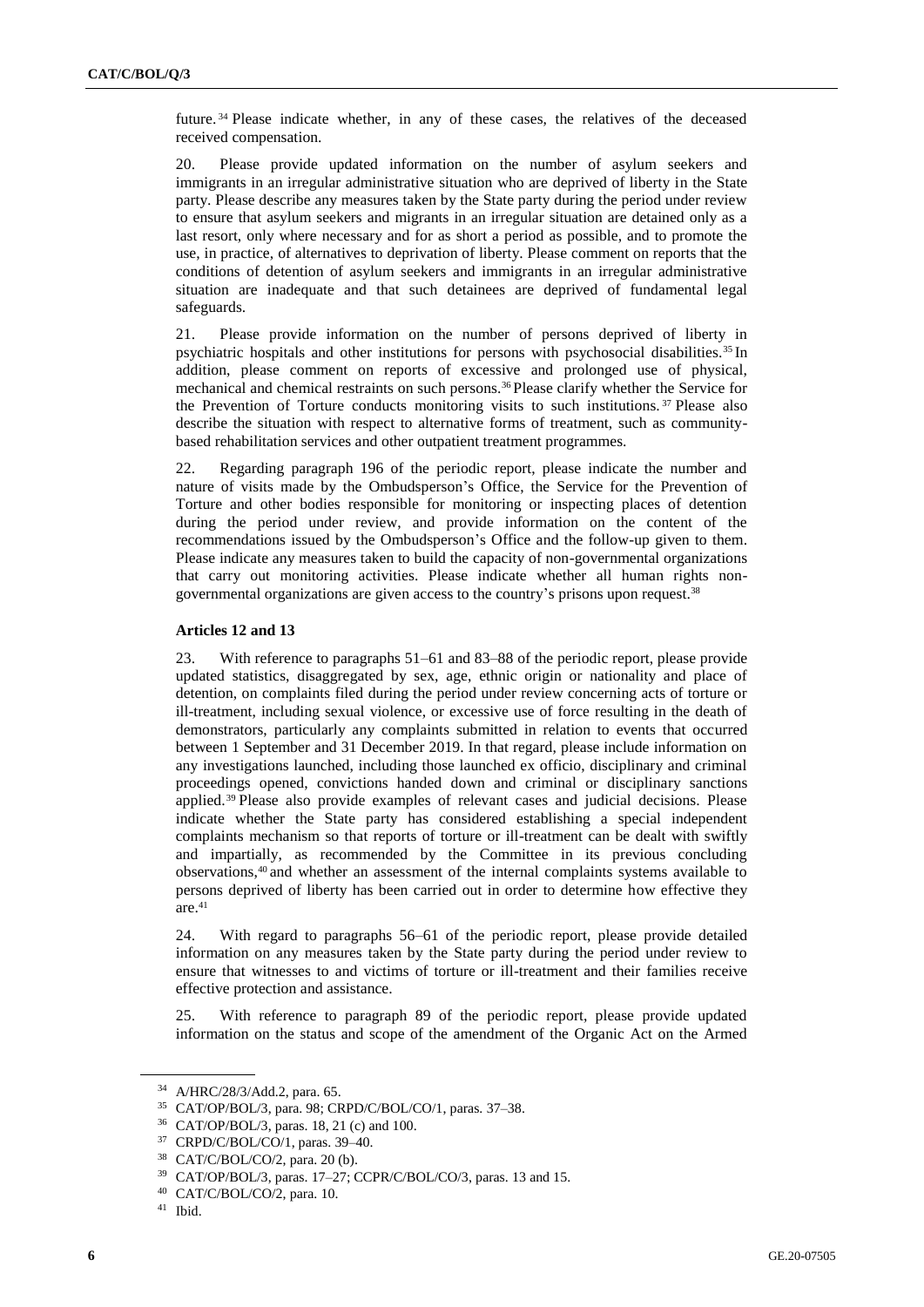Forces (Act No. 1405) of 30 December 1992. Please also indicate what specific measures have been adopted to ensure that grave human rights violations and other abuses committed against civilians by military personnel do not fall within the jurisdiction of military courts.<sup>42</sup>

26. With reference to paragraphs 94–110 of the periodic report, please provide updated information on any progress made in the investigation and prosecution of grave human rights violations, including cases of torture and enforced disappearance, that occurred in the State party between 1964 and 1982.<sup>43</sup> Please include updated information on the work of the Truth Commission established in August 2017 to shed light on these crimes, and updated information on any progress made in the declassification of military files and the disclosure of information on victims of enforced disappearance.<sup>44</sup>

#### **Article 14**

27. With regard to paragraph 62 of the periodic report, please provide information on redress and compensation measures, including means of rehabilitation, that have been ordered by the courts and actually provided to victims of torture or their families since the consideration of the State party's previous report. The information should include the number of requests for compensation that have been made, the number of requests granted and the amounts ordered and actually provided in each case. Please also provide information about ongoing reparations programmes, including programmes involving treatment for trauma and other forms of rehabilitation provided to victims of torture or illtreatment, and on the material, human and budgetary resources allocated for their proper functioning.

#### **Article 15**

28. With reference to paragraph 47 of the periodic report, please provide information on the specific measures adopted during the period under review to ensure that the principle of the inadmissibility of evidence obtained through torture is respected in practice. Please provide examples of cases that have been dismissed by the courts owing to the introduction of evidence or testimony obtained by means of torture.

#### **Article 16**

29. With reference to paragraphs 90–93 of the periodic report, please provide information on the investigation and prosecution of alleged incidents involving the illtreatment of conscripts and other members of the armed forces by military officials during the period under review. Please also provide data on non-combat deaths recorded in the military since the consideration of the previous periodic report and on the cause of death in each case. Please indicate whether, in any of these cases, the relatives of the deceased received compensation.

30. With reference to paragraphs 217–228 of the periodic report, please comment on reports that even though the requirement of judicial authorization for access to abortion when a pregnancy is the result of rape has been eliminated, and the offence need only be reported in order for such access to be granted (Plurinational Constitutional Court Decision No. 0206/2014 of 5 February 2014), access to safe abortion services is still not guaranteed in practice. Please also indicate whether the impact of existing legislation on women's health has been assessed.<sup>45</sup>

31. Please comment on allegations of numerous acts of harassment, including by government officials, against human rights defenders<sup>46</sup> and journalists before and after the resignation of former President Juan Evo Morales Ayma.<sup>47</sup> Please provide information on the measures taken to protect human rights defenders and other civil society representatives at risk, to investigate the offences committed against them and to punish the perpetrators of

<sup>42</sup> Ibid., para. 12; CCPR/C/BOL/CO/3, para. 13.

<sup>43</sup> CCPR/C/BOL/CO/3, para. 12; A/HRC/28/3/Add.2, para. 72.

<sup>44</sup> A/HRC/WG.6/34/BOL/1, paras. 29–30.

<sup>45</sup> CAT/C/BOL/CO/2, para. 23; CCPR/C/BOL/CO/3, para. 9; CEDAW/C/BOL/CO/5-6, paras. 28–29; A/HRC/28/3/Add.2, para. 26; A/HRC/WG.6/34/BOL/1, paras. 110–112.

<sup>46</sup> A/HRC/28/3/Add.2, paras. 73–74.

<sup>47</sup> CCPR/C/BOL/CO/3, para. 24.